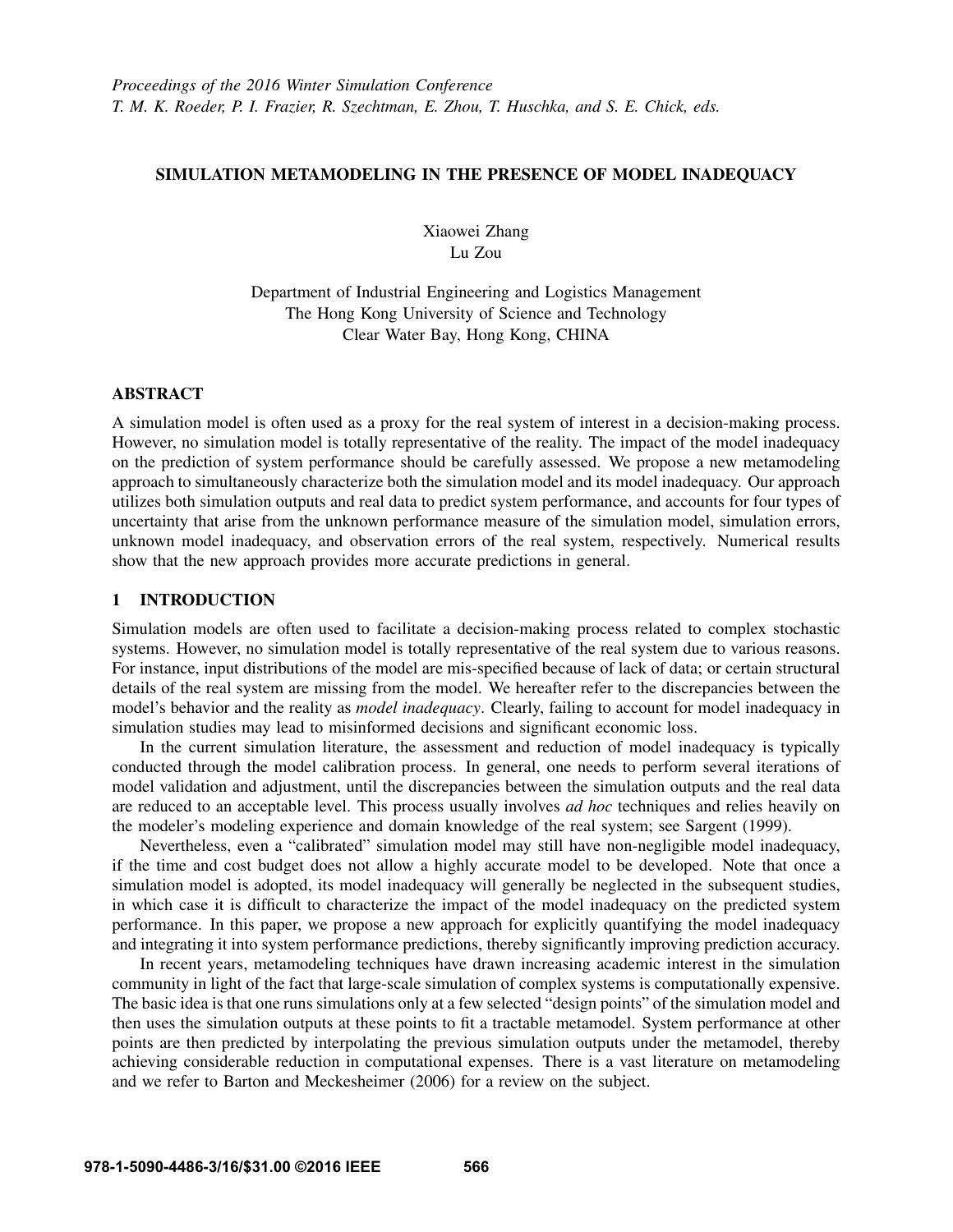We adopt metamodeling techniques since model inadequacy is potentially more substantial for complex systems. Specifically, we use two Gaussian random fields to respectively characterize the uncertainty about the mean performance measure of the chosen simulation model and the uncertainty about its model inadequacy. The metamodel that characterizes the unknown performance measure of the real system of interest takes the form of an additive combination of the two random fields. By using the simulation outputs and the real data, i.e. physical observations of the real system's performance, we can both quantify the model inadequacy and measure the fidelity of the simulation model relative to the reality; see equation (1) for our particular definition of inadequacy and fidelity of the simulation model.

The proposed approach extends existing metamodeling techniques, particularly the stochastic kriging metamodel (Ankenman, Nelson, and Staum 2010), in two aspects. First, prediction of system performance in our approach is driven by both simulation outputs and the real data, rather than relying on only the former as most current metamodels do. For the proposed approach to work in practice, one needs to be able to collect real data at different "design points" of the system, which may be challenging for some systems. For example, in an automobile manufacturing system, the design variables such as machine capacity and process cycle times are mostly fixed during its daily operations. Changing such input parameters would interrupt the operations, which is too costly for the purpose of data collection. However, there are many systems whose input parameters are varying by nature, such as telephone call centers, financial portfolios, etc., and our approach is applicable in their settings.

Second, the predicted system performance in our approach reflects four types of uncertainty:

- (i) uncertainty about the mean performance measure of the simulation model,
- (ii) uncertainty about simulation errors,
- (iii) uncertainty about the model inadequacy, and
- (iv) uncertainty about observation errors in the real system.

For illustration, suppose that the real system is a single-server queue and we decide to use an M/M/1 queue as our simulation model. Prior to simulation, we do not know the performance measure of the M/M/1 queue, thereby uncertainty (i). While performing simulation, each simulation sample is random, thereby uncertainty (ii). Because the real system is unknown, even after the simulation we have no knowledge about the difference between the M/M/1 queue and the real system, thereby uncertainty (iii). The real data are generally collected with random errors, thereby uncertainty (iv).

The last two types of uncertainty are missing from the stochastic kriging metamodel. Hence, our approach allows more comprehensive uncertainty analysis so that the decision-making process that follows will be well supported by a more accurate assessment of the real system.

The rest of the paper is organized as follows. Section 2 introduces the new metamodel for simultaneously characterize both the response surface of a simulation model and its model inadequacy relative to the real system. Section 3 derives the best linear unbiased predictor for predicting the performance of the real system at an arbitrary location. Section 4 develops the maximum likelihood estimation for estimating the unknown parameters of the new metamodel. Section 5 provides numerical results and Section 6 concludes. The proofs of the main results are collected in the Appendix.

# 2 THE METAMODEL

Let  $\mathbf{x} = (x_1, \ldots, x_d)^\mathsf{T}$  denote the vector of decision variables of a real system. We are interested in charactering an unknown performance measure of the system  $\zeta(\mathbf{x})$ . For example, in a critical care facility simulation **x** may represent the collection of the arrival rate to the facility, the service rates at different care units and the routing probabilities among the units, while  $\zeta$  could be the steady-state expected number of patients per day that are denied entry to the facility; see Xie, Nelson, and Barton (2014). In a typical simulation study, one builds a valid simulation model and expects that its performance measure  $\eta(x)$ , which is estimated via simulation, can approximate  $\zeta(\mathbf{x})$  reasonably well.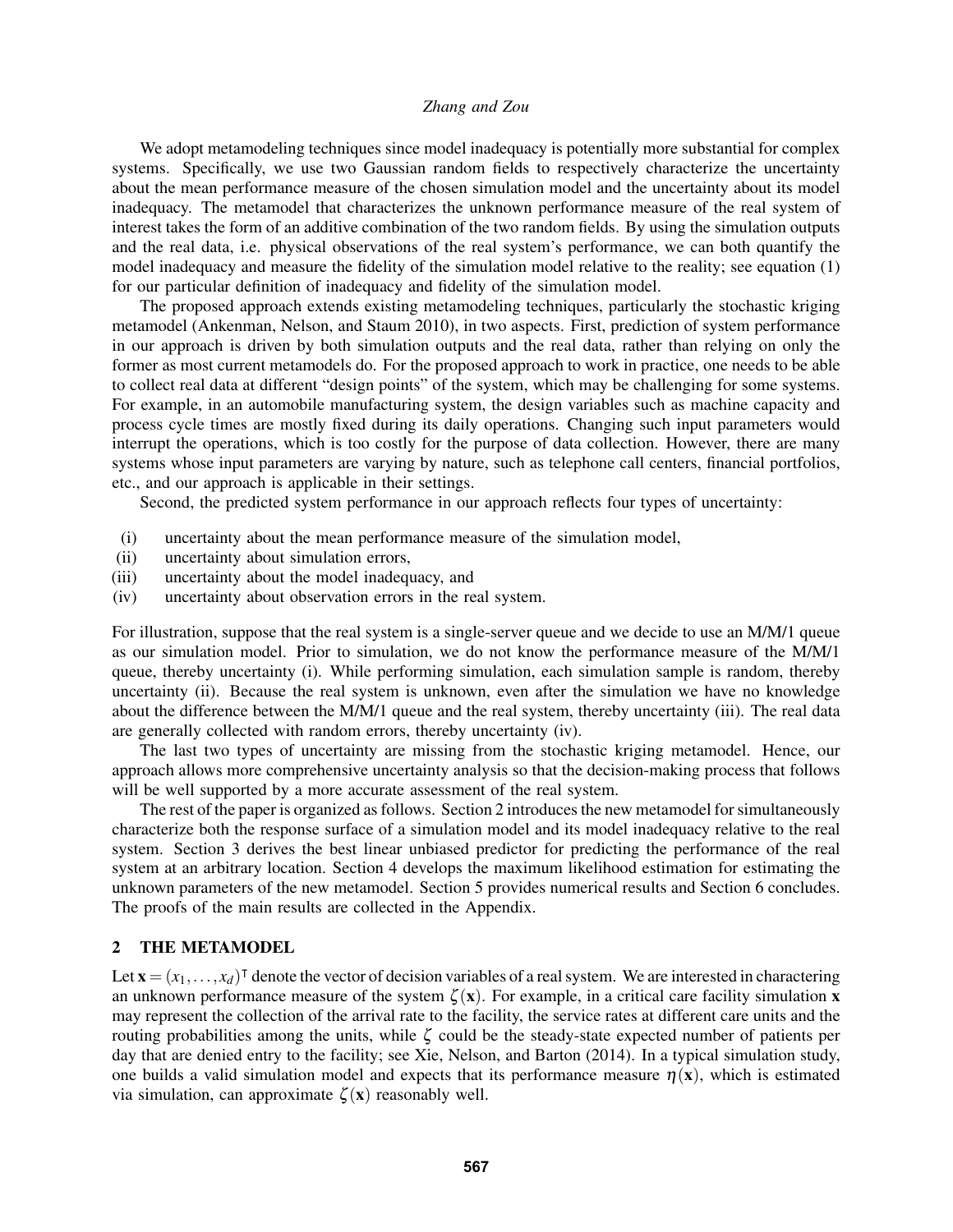One of our objectives in this paper is to quantify the discrepancy between  $\eta$  and  $\zeta$ . To that end, we conceptually characterize the model inadequacy via

$$
\zeta(\mathbf{x}) = \rho \, \eta(\mathbf{x}) + \delta(\mathbf{x}),\tag{1}
$$

where  $\rho$  is an unknown regression parameter that measures the fidelity of the simulation model  $\eta(\cdot)$  relative to the real system  $\zeta(\cdot)$ , and  $\delta(\cdot)$  is a model inadequacy function which we will model explicitly later. Equation (1) extends the formulation in Kennedy and O'Hagan (2001) that is used to calibrate *deterministic* computer models. The critical difference is that in our context  $\eta(\cdot)$  must be computed via stochastic simulation and thus has random simulation errors. This is also the key difference between kriging (Cressie 1993) and stochastic kriging.

Because of our uncertainty about  $\eta$ , we represent it as a random field as follows

$$
\eta(\mathbf{x}) = \mathbf{f}(\mathbf{x})^{\mathsf{T}} \boldsymbol{\beta} + M(\mathbf{x}),\tag{2}
$$

where  $f(x)$  is a vector of known functions of x,  $\beta$  is a vector of unknown parameters having the same dimension as  $f(x)$ , and  $M(\cdot)$  is a zero-mean Gaussian random field with covariance  $\Sigma_M(x,x') := \text{Cov}[M(x), M(x')]$ . Likewise, we represent the unknown  $\delta$  as

$$
\delta(\mathbf{x}) = \mathbf{g}(\mathbf{x})^{\mathsf{T}} \boldsymbol{\gamma} + W(\mathbf{x}),\tag{3}
$$

where  $g(x)$  is a vector of known functions of x,  $\gamma$  is a vector of unknown parameters having the same dimension as  $g(x)$ , and  $W(\cdot)$  is a zero-mean Gaussian random field with covariance  $\Sigma_W(x,x') := Cov(W(x), W(x'))$ .

The functions f and g may be chosen from basis functions such as polynomial basis functions or radial basis functions; see, e.g., Rasmussen and Williams (2006). From a Bayesian perspective,  $f(x)^\dagger \beta$  reflects one's prior belief on  $\eta(x)$ . A common choice in practice is to take  $f(x) \equiv 1$  and  $g(x) \equiv 1$ , meaning that one has no prior knowledge on the structure of  $\eta(x)$  or  $\delta(x)$ , although we do not necessarily assume this.

In light of  $(2)$  and  $(3)$ , the formulation  $(1)$  can be rewritten as

$$
\zeta(\mathbf{x}) = \rho \left[ \mathbf{f}(\mathbf{x})^{\mathsf{T}} \boldsymbol{\beta} + M(\mathbf{x}) \right] + \mathbf{g}(\mathbf{x})^{\mathsf{T}} \boldsymbol{\gamma} + W(\mathbf{x}). \tag{4}
$$

Existence of the two random fields suggests that two types of data are relevant in order to apply the metamodel (4) in practice. Specifically, simulation outputs are used to quantify the metamodel (2), while real data (e.g. physical observations of the real system), in conjunction with simulation outputs, are needed to quantify (3).

We assume that the real system is observed at a set of locations  $(\mathbf{x}_i : i = 1, \dots, k)$  with corresponding observations  $(z_i : i = 1, ..., k)$  subject to zero-mean observation errors  $(e(\mathbf{x}_i) : i = 1, ..., k)$ , namely,

$$
z_i = \zeta(\mathbf{x}_i) + e(\mathbf{x}_i), \quad i = 1, \dots, k.
$$

Moreover, let  $y_i(x)$  denote the simulation output on replication *j* at location x. Then the relationship between  $y_i(\cdot)$  and  $\eta(\cdot)$  can be expressed as

$$
y_j(\mathbf{x}) = \eta(\mathbf{x}) + \varepsilon_j(\mathbf{x}),\tag{5}
$$

where  $(\varepsilon_i(\mathbf{x}) : j = 1, 2, \ldots)$  are the zero-mean simulation errors at location x. Further, we assume that simulation is run at locations  $(\mathbf{x}_i : i = 1, ..., l)$  with  $l \geq k$ . This implies that we run simulation at least at the locations where the real system is observed and possibly at more locations. This is a reasonable assumption since running simulation is often considered to be cheaper than collecting real data. For  $i = 1, \ldots, l$ , let

$$
\overline{y}(\mathbf{x}_i) := \frac{1}{n_i} \sum_{j=1}^{n_i} y_j(\mathbf{x}_i)
$$
 and  $\overline{\epsilon}(\mathbf{x}_i) := \frac{1}{n_i} \sum_{j=1}^{n_i} \epsilon_j(\mathbf{x}_i)$ ,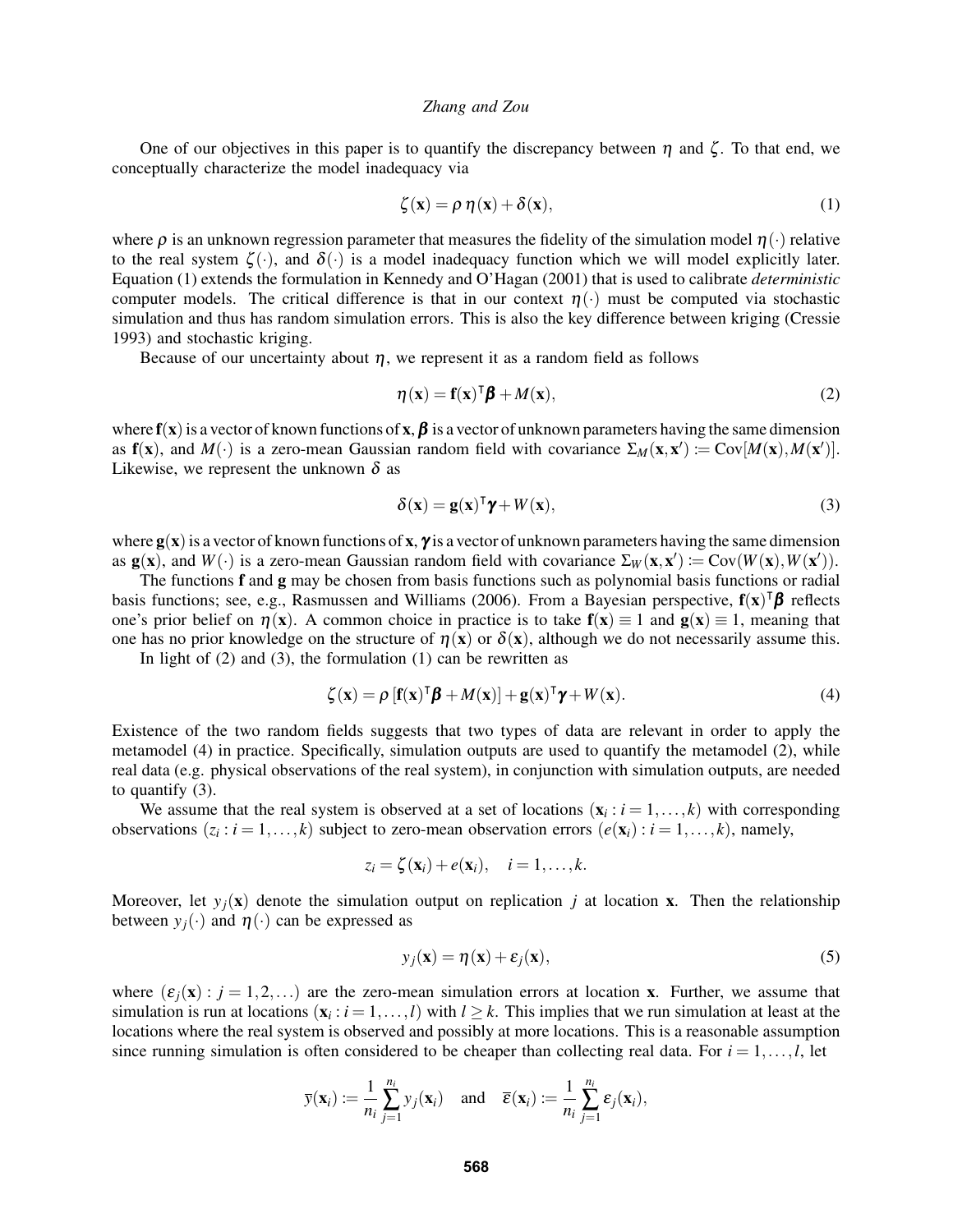where  $n_i$  is the number of simulation replications at  $\mathbf{x}_i$ .

We are interested in predicting the response  $\zeta(x_0)$  at an arbitrary point  $x_0$  based on the two data sets, i.e. the simulation outputs  $\overline{\mathbf{y}} := (\overline{y}(\mathbf{x}_1), ..., \overline{y}(\mathbf{x}_k))^T$  and the real data  $\mathbf{z} := (z_1, ..., z_l)^T$ .

Before concluding this section, we highlight the key differences between the metamodel (4) and the stochastic kriging metamodel. First of all, the stochastic kriging metamodel attempts to characterize the simulation model  $\eta(x)$  in the form of (2). It is thus part of our metamodel. Second, the stochastic kriging metamodel predicts  $\eta(\mathbf{x}_0)$  by interpolating the simulation outputs  $\bar{v}$ . By contrast, the metamodel (4) predicts  $\zeta(\mathbf{x}_0)$  by interpolating the augmented data set  $(\bar{\mathbf{y}}^\text{T}, \mathbf{z}^\text{T})$ , which will be shown in the next section.

# 3 BEST LINEAR UNBIASED PREDICTOR

We now derive a predictor for the response  $\zeta(\mathbf{x}_0)$  given the data  $(\bar{\mathbf{y}}, \mathbf{z})$ . We consider a linear predictor of the form

$$
a(\mathbf{x}_0) + \mathbf{b}(\mathbf{x}_0)^\mathsf{T} \overline{\mathbf{y}} + \mathbf{c}(\mathbf{x}_0)^\mathsf{T} \mathbf{z},\tag{6}
$$

where  $a(\mathbf{x}_0) \in \mathbb{R}$ ,  $\mathbf{b}(\mathbf{x}_0) \in \mathbb{R}_l$ , and  $\mathbf{c}(\mathbf{x}_0) \in \mathbb{R}_k$  are weights that depend on  $\mathbf{x}_0$  and are chosen to minimize the mean squared error (MSE) for predicting  $\zeta(\mathbf{x}_0)$ .

To facilitate the presentation of our main result, we define the following notations. Let  $M(l)$  =  $(M(\mathbf{x}_1),\ldots,M(\mathbf{x}_l))^{\mathsf{T}},\overline{\mathbf{\varepsilon}}(l)=(\overline{\varepsilon}(\mathbf{x}_1),\ldots,\overline{\varepsilon}(\mathbf{x}_l)^{\mathsf{T}},\mathbf{W}(k)=(W(\mathbf{x}_1),\ldots,W(\mathbf{x}_k))^{\mathsf{T}},\text{and}\,\mathbf{\varepsilon}(k)=(e(\mathbf{x}_1),\ldots,e(\mathbf{x}_k))^{\mathsf{T}}.$ Let  $\Sigma_{\mathbf{M}(l)}$  denote the covariance matrix of  $\mathbf{M}(l)$ . Likewise, we define  $\Sigma_{\bar{\boldsymbol{\varepsilon}}(l)}$ ,  $\Sigma_{\mathbf{W}(k)}$ , and  $\Sigma_{\mathbf{e}(k)}$ . Let  $\Sigma_{\mathbf{M}(l),\mathbf{M}(k)} := (\text{Cov}[M(\mathbf{x}_i), M(\mathbf{x}_j)])_{1 \leq i \leq l, 1 \leq j \leq k}$  denote the covariance matrix between  $\mathbf{M}(l)$  and  $\mathbf{M}(k)$ . Moreover, let  $\Sigma_{\mathbf{M}(l)}(\mathbf{x}_0, \cdot)$  denote the vector  $(\text{Cov}[M(\mathbf{x}_0), M(\mathbf{x}_1)], \dots, \text{Cov}[M(\mathbf{x}_0), M(\mathbf{x}_l)])^{\top}$  and define  $\Sigma_{\mathbf{W}(k)}(\mathbf{x}_0, \cdot)$ likewise. Finally, let  $F(l)$  denote the matrix with rows  $f(x_1)^\intercal, \dots, f(x_l)^\intercal$ , and  $G(k)$  denote the matrix with rows  $\mathbf{g}(\mathbf{x}_1)^\intercal, \ldots, \mathbf{g}(\mathbf{x}_k)^\intercal$ .

We impose the following assumption in the sequel.

**Assumption 1**  $M(\cdot)$ ,  $W(\cdot)$ ,  $\varepsilon(\cdot)$ , and  $e(\cdot)$  are mutually independent.

**Theorem 1** Under Assumption 1, the best linear unbiased predictor (BLUP) of  $\zeta(\mathbf{x}_0)$  that minimizes the MSE of prediction is

$$
\rho \mathbf{f}(\mathbf{x}_0)^{\mathsf{T}} \boldsymbol{\beta} + \mathbf{g}(\mathbf{x}_0)^{\mathsf{T}} \boldsymbol{\gamma} + \mathbf{C}^{\mathsf{T}} \mathbf{V}^{-1} \left[ \begin{pmatrix} \overline{\mathbf{y}} \\ \mathbf{z} \end{pmatrix} - \begin{pmatrix} \mathbf{F}(l) & \mathbf{0} \\ \rho \mathbf{F}(k) & \mathbf{G}(k) \end{pmatrix} \begin{pmatrix} \boldsymbol{\beta} \\ \boldsymbol{\gamma} \end{pmatrix} \right],\tag{7}
$$

where C and V are block matrices as follows

$$
\mathbf{C} := \begin{pmatrix} \rho \Sigma_{\mathbf{M}(l)}(\mathbf{x}_0, \cdot) \\ \rho^2 \Sigma_{\mathbf{M}(k)}(\mathbf{x}_0, \cdot) + \Sigma_{\mathbf{W}(k)}(\mathbf{x}_0, \cdot) \end{pmatrix}
$$
(8)

and

$$
\mathbf{V} := \begin{pmatrix} \Sigma_{\mathbf{M}(l)} + \Sigma_{\overline{\mathbf{\varepsilon}}(l)} & \rho \Sigma_{\mathbf{M}(l), \mathbf{M}(k)} \\ \rho \Sigma_{\mathbf{M}(l), \mathbf{M}(k)}^{\mathsf{T}} & \rho^2 \Sigma_{\mathbf{M}(k)} + \Sigma_{\mathbf{W}(k)} + \Sigma_{\mathbf{e}(k)} \end{pmatrix}.
$$
 (9)

Moreover, the MSE of the BLUP (7) is

$$
\rho^2 \Sigma_M(\mathbf{x}_0, \mathbf{x}_0) + \Sigma_W(\mathbf{x}_0, \mathbf{x}_0) - \mathbf{C}^\intercal \mathbf{V}^{-1} \mathbf{C}.
$$

We remark here that if there were no simulation errors,  $\Sigma_{\bar{E}(l)}$  would disappear and the BLUP (7) would reduce to the predictor for deterministic computer models as derived in Kennedy and O'Hagan (2001). In addition, (7) has a similar structure as the stochastic kriging predictor for predicting  $\eta(\mathbf{x}_0)$ ,

$$
\hat{\boldsymbol{\eta}}(\mathbf{x}_0) = \mathbf{f}(\mathbf{x}_0)^{\mathsf{T}} \boldsymbol{\beta} + \boldsymbol{\Sigma}_{\mathbf{M}(l)}(\mathbf{x}_0, \cdot) [\boldsymbol{\Sigma}_{\mathbf{M}(l)} + \boldsymbol{\Sigma}_{\overline{\boldsymbol{\epsilon}}(l)}]^{-1} [\overline{\mathbf{y}} - \mathbf{F}(l) \boldsymbol{\beta}];
$$

see Ankenman, Nelson, and Staum (2010). Indeed, (7) is the *conditional* expectation of the response given the data, i.e.  $\mathbb{E}[\zeta(\mathbf{x}_0)|\overline{\mathbf{y}}, \mathbf{z}]$ . In particular,  $\rho \mathbf{f}(\mathbf{x}_0)^\intercal \boldsymbol{\beta} + \mathbf{g}(\mathbf{x}_0)^\intercal \boldsymbol{\gamma}$  represents the *unconditional* expectation of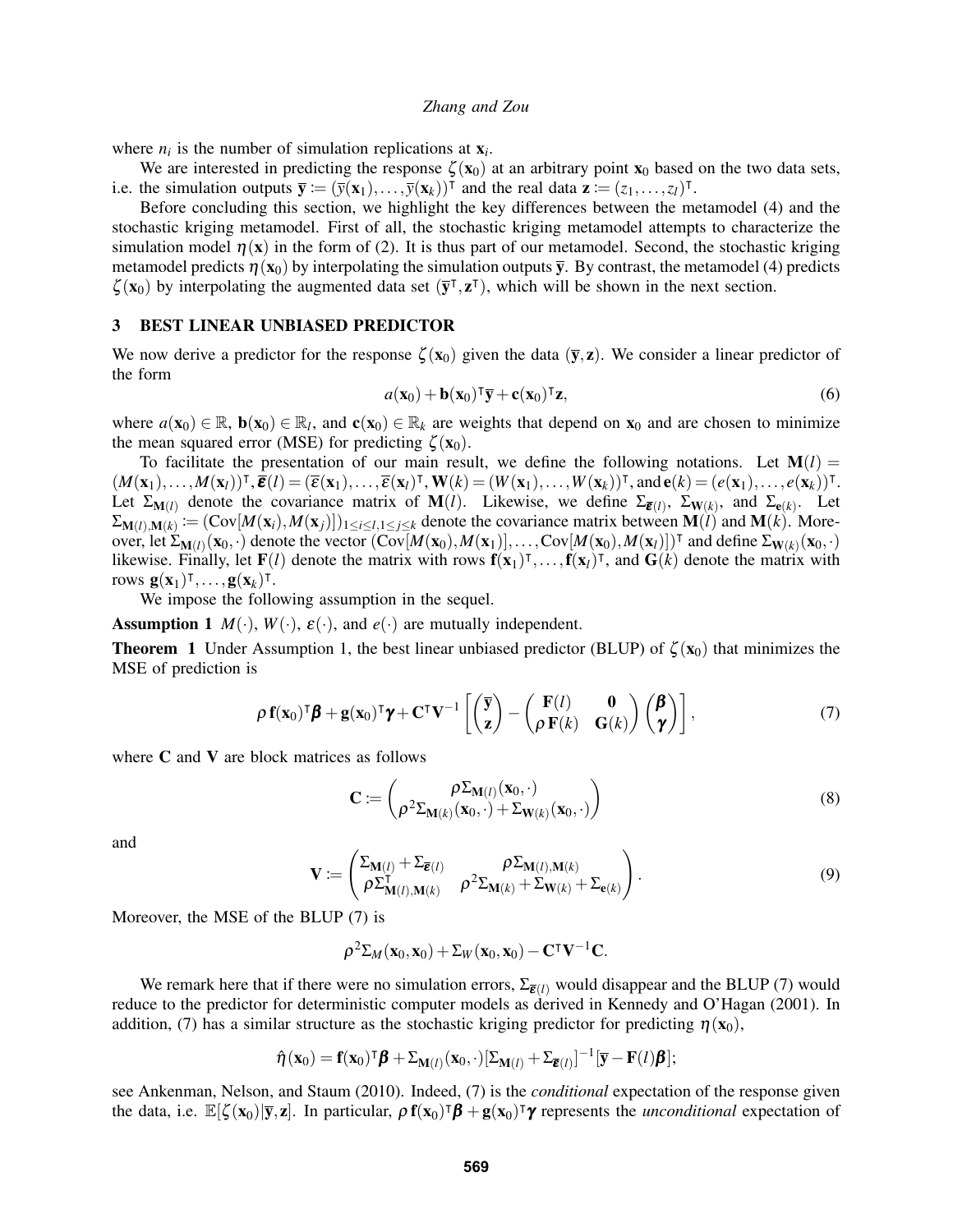the response, i.e.  $\mathbb{E}[\zeta(\mathbf{x}_0)]$ . The last term in (7) reflects the contribution to the predicted value from the correlation between  $\zeta(\mathbf{x}_0)$  and the data  $(\bar{\mathbf{y}}^\text{T}, \mathbf{z}^\text{T})$ . Specifically, C characterizes the covariance between  $\zeta(\mathbf{x}_0)$ and  $(\bar{y}^{\dagger}, z^{\dagger})$ , whereas **V** characterizes the covariances of within  $(\bar{y}^{\dagger}, z^{\dagger})$ .

# 4 PARAMETER ESTIMATION

The BLUP (7) was derived under the premise that  $(\beta, \gamma)$  and any other parameters involved in the covariance matrices are given. However, these parameters are generally unknown in practice. In this section, we therefore focus on parameter estimation, particularly maximum likelihood estimation (MLE). To that end, we adopt the following assumptions.

**Assumption 2** The Gaussian random fields  $M(\cdot)$  and  $W(\cdot)$  are both second-order stationary, i.e. their covariance functions satisfy

$$
\Sigma_M(\mathbf{x}, \mathbf{x}') = \tau_M^2 R_M(\mathbf{x} - \mathbf{x}'; \boldsymbol{\theta}_M)
$$
  

$$
\Sigma_W(\mathbf{x}, \mathbf{x}') = \tau_W^2 R_W(\mathbf{x} - \mathbf{x}'; \boldsymbol{\theta}_W),
$$

where  $\tau_M$  and  $\tau_W$  are constants;  $R_M$  and  $R_W$  are the correlations depending only on  $x - x'$  and may be functions of some unknown parameters  $\theta_M$  and  $\theta_W$ , respectively. Further, we assume that  $R_M(0;\theta_M) = R_W(0;\theta_W) = 1$ and

$$
\lim_{\|\mathbf{x}-\mathbf{x}'\|\rightarrow\infty}R_M(\mathbf{x}-\mathbf{x}';\pmb{\theta}_M)=\lim_{\|\mathbf{x}-\mathbf{x}'\|\rightarrow\infty}R_W(\mathbf{x}-\mathbf{x}';\pmb{\theta}_W)=0,
$$

where  $\|\cdot\|$  denotes the Euclidean norm.

**Assumption 3** For each  $i = 1, \ldots, l$ , the simulation errors  $(\varepsilon_i(\mathbf{x}_i) : j = 1, 2, \ldots)$  are i.i.d. normal random variables with mean 0 and variance  $V_{\varepsilon}(\mathbf{x}_i)$ , independent of  $\varepsilon_{j'}(\mathbf{x}_{i'})$  for all  $j'$  and  $i' \neq i$ ; the observation errors  $(e_i(\mathbf{x}_i): j = 1, 2, \ldots)$  are i.i.d. normal random variables with mean 0 and variance  $V_e(\mathbf{x}_i)$ , independent of  $e_j(\mathbf{x}_{i'})$  for all *j*' and  $i' \neq i$ .

Then the multivariate normality of  $(\bar{y}^T, z^T)$  is straightforward. Its mean and covariance matrix will be calculated in the Appendix.

**Proposition 1** Let 
$$
\mathbf{R}_{\mathbf{M}(l)}(\boldsymbol{\theta}_M)
$$
 denote the correlation matrix of  $\mathbf{M}(l)$ ,  $\mathbf{R}_{\mathbf{W}(k)}(\boldsymbol{\theta}_W)$  denote the correlation matrix of  $\mathbf{W}(k)$ , and  $\mathbf{R}_{\mathbf{M}(l),\mathbf{M}(k)}$  denote the correlation matrix between  $\mathbf{M}(l)$  and  $\mathbf{M}(k)$ . Then, under Assumptions 1 - 3,  $\begin{pmatrix} \overline{\mathbf{y}} \\ \mathbf{z} \end{pmatrix}$  has multivariate normal distribution with mean  $\begin{pmatrix} \mathbf{F}(l)\boldsymbol{\beta} \\ \rho \mathbf{F}(k)\boldsymbol{\beta} + \mathbf{G}(k)\boldsymbol{\gamma} \end{pmatrix}$  and covariance matrix

$$
\begin{pmatrix}\n\tau_M^2 \mathbf{R}_{\mathbf{M}(l)}(\boldsymbol{\theta}_M) + \text{Diag}(\frac{V_{\varepsilon}(\mathbf{x}_1)}{n_1}, \dots, \frac{V_{\varepsilon}(\mathbf{x}_l)}{n_l}) & \rho \tau_M^2 \mathbf{R}_{\mathbf{M}(l), \mathbf{M}(k)}(\boldsymbol{\theta}_M) \\
\rho \tau_M^2 \mathbf{R}_{\mathbf{M}(l), \mathbf{M}(k)}^{\mathsf{T}}(\boldsymbol{\theta}_M) & \rho^2 \tau_M^2 \mathbf{R}_{\mathbf{M}(k)}(\boldsymbol{\theta}_M) + \tau_W^2 \mathbf{R}_{\mathbf{W}(k)}(\boldsymbol{\theta}_W) + \text{Diag}(V_e(\mathbf{x}_1), \dots, V_e(\mathbf{x}_k))\n\end{pmatrix}.
$$
\n(10)

Let  $\Xi := (\beta, \gamma, \rho, \tau_M^2, \tau_W^2, \theta_M, \theta_W)$  denote the collection of the unknown parameters. Before deriving the MLE for Ξ, we first address the estimation of the variances associated with the simulation errors and the observation errors, namely  $\Sigma_{\bar{\boldsymbol{\varepsilon}}(l)} = \text{Diag}(\frac{V_{\varepsilon}(\mathbf{x}_1)}{n_1})$  $\frac{N_{\varepsilon}(\mathbf{x}_l)}{n_1},\ldots,\frac{V_{\varepsilon}(\mathbf{x}_l)}{n_l}$  $\sum_{n_l}$  and  $\Sigma_{\mathbf{e}(k)} = \text{Diag}(V_e(\mathbf{x}_1), \dots, V_e(\mathbf{x}_k))$ , neither of which depends on Ξ.

The covariance matrix (10) is indeed the matrix *V* in (8) under Assumption 2. To stress its dependence on the unknown parameters, we denote  $V = V(\Xi)$ , where  $\Xi := (\beta, \gamma, \rho, \tau_M^2, \tau_W^2, \theta_M, \theta_W)$ . Note that in (10),  $\Sigma_{\overline{\boldsymbol{\varepsilon}}(l)} = \mathrm{Diag}(\frac{V_{\varepsilon}(\mathbf{x}_1)}{n_1})$  $\frac{(\mathbf{x}_1)}{n_1},\ldots,\frac{V_{\varepsilon}(\mathbf{x}_l)}{n_l}$  $\sum_{n_l}$  and  $\Sigma_{e(k)} = \text{Diag}(V_e(\mathbf{x}_1),...,V_e(\mathbf{x}_k))$ , neither of which depends on Ξ.

Similar as the stochastic kriging metamodel, one can estimate  $\Sigma_{\bar{\epsilon}(l)}$  via the sample variance of the simulation outputs, i.e.

$$
\hat{V}_{\varepsilon}(\mathbf{x}_i) = \frac{1}{n_i-1} \sum_{j=1}^{n_i} (y_j(\mathbf{x}_i) - \overline{y}(\mathbf{x}_i))^2, \quad i = 1, \ldots, l.
$$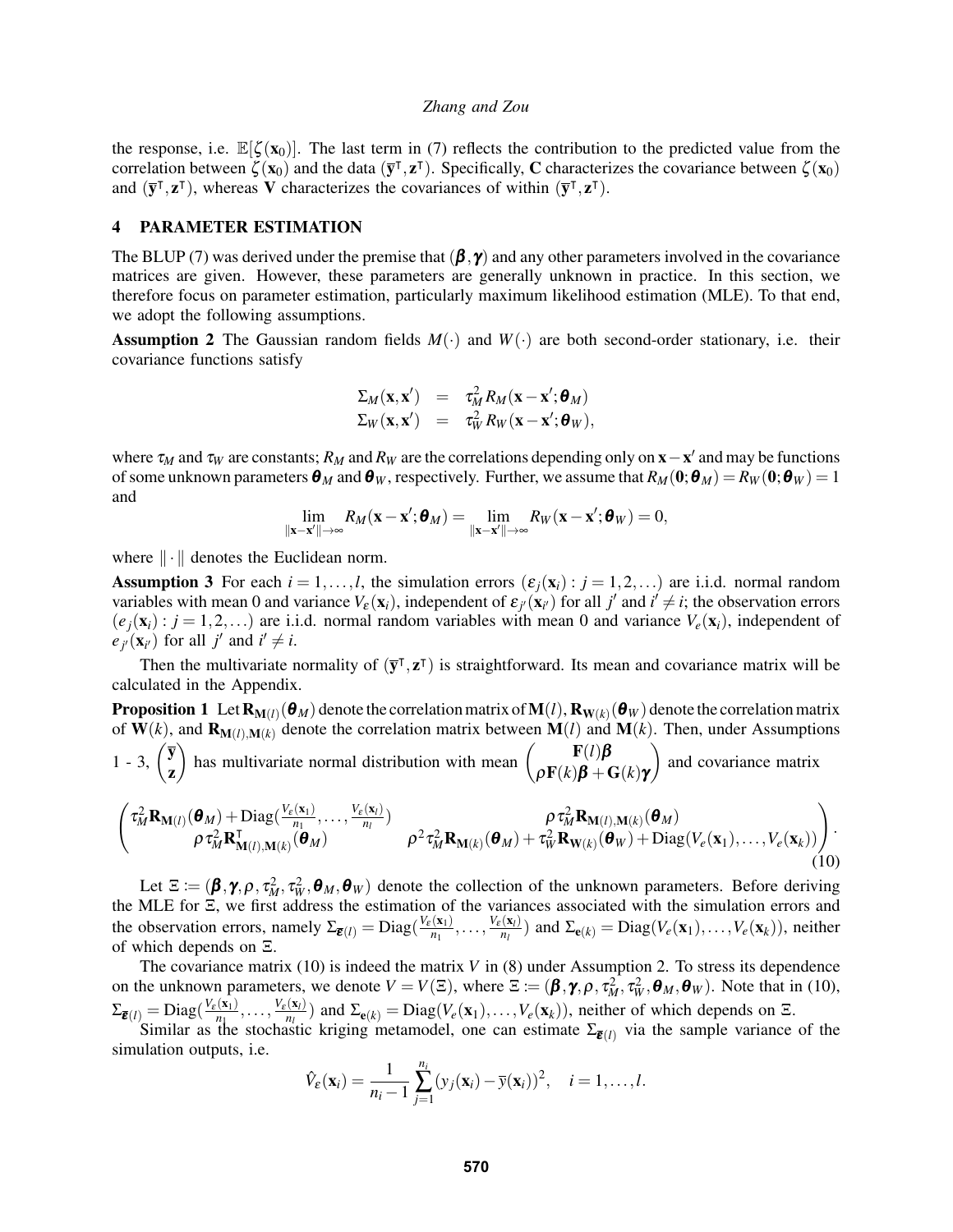Moreover, we assume that one has access to an estimate of  $\Sigma_{e(k)}$ . This assumption is reasonable in many practical settings, where the observations  $z_i$ 's are the results of a certain statistical estimation procedure, and thus one should be able to estimate the observation errors. For instance,  $z_i$  could be the average waiting time of customers during a fixed time period, in which case one could estimate the observation error associated with *z<sup>i</sup>* via statistical analysis of the waiting times involved.

We now derive the maximum likelihood estimator for  $\Xi$  given  $\Sigma_{\bar{\epsilon}(l)}$  and  $\Sigma_{\epsilon(k)}$ . By Proposition 1, the log likelihood function for Ξ is

$$
\mathscr{L}(\Xi):=-\ln\left[(2\pi)^{(l+k)/2}\right]-\frac{1}{2}\ln[|V(\Xi)|]-\frac{1}{2}\left(\frac{\overline{\mathbf{y}}-\mathbf{F}(l)\pmb{\beta}}{\mathbf{z}-\pmb{\rho}}\mathbf{F}(k)\pmb{\beta}+\mathbf{G}(k)\pmb{\gamma}\right)^{\mathsf{T}}V(\Xi)^{-1}\left(\frac{\overline{\mathbf{y}}-\mathbf{F}(l)\pmb{\beta}}{\mathbf{z}-\pmb{\rho}}\mathbf{F}(k)\pmb{\beta}+\mathbf{G}(k)\pmb{\gamma}\right).
$$

By standard results of matrix calculus,

$$
\frac{\partial \mathcal{L}(\Xi)}{\partial \boldsymbol{\beta}} = \begin{pmatrix} \mathbf{F}(l) \\ \rho \mathbf{F}(k) \end{pmatrix}^{\mathsf{T}} V(\Xi)^{-1} \begin{pmatrix} \overline{\mathbf{y}} - \mathbf{F}(l) \boldsymbol{\beta} \\ \mathbf{z} - \rho \mathbf{F}(k) \boldsymbol{\beta} + \mathbf{G}(k) \boldsymbol{\gamma} \end{pmatrix}, \tag{11}
$$

$$
\frac{\partial \mathscr{L}(\Xi)}{\partial \gamma} = \begin{pmatrix} \mathbf{0} \\ -\mathbf{G}(k) \end{pmatrix}^\mathsf{T} V(\Xi)^{-1} \begin{pmatrix} \overline{\mathbf{y}} - \mathbf{F}(l) \boldsymbol{\beta} \\ \mathbf{z} - \rho \mathbf{F}(k) \boldsymbol{\beta} + \mathbf{G}(k) \boldsymbol{\gamma} \end{pmatrix}, \tag{12}
$$

$$
\frac{\partial \mathscr{L}(\Xi)}{\partial \rho} = -\frac{1}{2} \text{trace}\left[V(\Xi)^{-1} \frac{\partial V(\Xi)}{\partial \rho}\right] + \begin{pmatrix} \mathbf{0} \\ \mathbf{F}(k)\mathbf{\beta} \end{pmatrix}^{\mathsf{T}} V(\Xi)^{-1} \begin{pmatrix} \overline{\mathbf{y}} - \mathbf{F}(l)\mathbf{\beta} \\ \mathbf{z} - \rho \mathbf{F}(k)\mathbf{\beta} + \mathbf{G}(k)\mathbf{\gamma} \end{pmatrix} - \frac{1}{2} \begin{pmatrix} \overline{\mathbf{y}} - \mathbf{F}(l)\mathbf{\beta} \\ \mathbf{z} - \rho \mathbf{F}(k)\mathbf{\beta} + \mathbf{G}(k)\mathbf{\gamma} \end{pmatrix}^{\mathsf{T}} \begin{bmatrix} -V(\Xi)^{-1} \frac{\partial V(\Xi)}{\partial \rho} V(\Xi)^{-1} \end{bmatrix} \begin{pmatrix} \overline{\mathbf{y}} - \mathbf{F}(l)\mathbf{\beta} \\ \mathbf{z} - \rho \mathbf{F}(k)\mathbf{\beta} + \mathbf{G}(k)\mathbf{\gamma} \end{pmatrix}, (13)
$$

where

$$
\frac{\partial V(\Xi)}{\partial \rho} \quad = \quad \begin{pmatrix} \mathbf{0} & \tau_M^2 \mathbf{R}_{\mathbf{M}(l),\mathbf{M}(k)}(\boldsymbol{\theta}_M) \\ \tau_M^2 \mathbf{R}_{\mathbf{M}(l),\mathbf{M}(k)}(\boldsymbol{\theta}_M)^\intercal & 2 \rho \, \tau_M^2 \mathbf{R}_{\mathbf{M}(k)}(\boldsymbol{\theta}_M) \end{pmatrix}.
$$

For  $\eta = \tau_M^2$ ,  $\tau_W^2$ ,  $\theta_{M,p}$ ,  $\theta_{W,p}$ , where  $\theta_{M,p}$  and  $\theta_{W,p}$  are the  $p^{\text{th}}$  element of  $\theta_M$  and  $\theta_W$ , respectively,

$$
\frac{\partial \mathcal{L}(\Xi)}{\partial \eta} = -\frac{1}{2} \text{trace}\left[V(\Xi)^{-1} \frac{\partial V(\Xi)}{\partial \eta}\right] \n- \frac{1}{2} \left(\frac{\overline{\mathbf{y}} - \mathbf{F}(l)\boldsymbol{\beta}}{\mathbf{z} - \rho \mathbf{F}(k)\boldsymbol{\beta} + \mathbf{G}(k)\boldsymbol{\gamma}}\right)^{\mathsf{T}} \left[-V(\Xi)^{-1} \frac{\partial V(\Xi)}{\partial \eta} V(\Xi)^{-1}\right] \left(\frac{\overline{\mathbf{y}} - \mathbf{F}(l)\boldsymbol{\beta}}{\mathbf{z} - \rho \mathbf{F}(k)\boldsymbol{\beta} + \mathbf{G}(k)\boldsymbol{\gamma}}\right), (14)
$$

in which

$$
\begin{array}{rcl} \frac{\partial V(\Xi)}{\partial \, \tau_M^2} & = & \left( \frac{\mathbf{R}_{\mathbf{M}(l)}(\boldsymbol{\theta}_M)}{\rho \, \mathbf{R}_{\mathbf{M}(l),\mathbf{M}(k)}^{\mathsf{T}}(\boldsymbol{\theta}_M)} \frac{\rho \mathbf{R}_{\mathbf{M}(l),\mathbf{M}(k)}(\boldsymbol{\theta}_M)}{\rho^2 \mathbf{R}_{\mathbf{M}(k)}(\boldsymbol{\theta}_M)} \right), \\ \frac{\partial V(\Xi)}{\partial \, \tau_W^2} & = & \left( \begin{matrix} \mathbf{0} & \mathbf{0} \\ \mathbf{0} & \mathbf{R}_{\mathbf{W}(k)}(\boldsymbol{\theta}_W) \end{matrix} \right), \\ \frac{\partial V(\Xi)}{\partial \boldsymbol{\theta}_{M,p}} & = & \left( \begin{matrix} \tau_M^2 \frac{\partial \mathbf{R}_{\mathbf{M}(l)}(\boldsymbol{\theta}_M)}{\partial \boldsymbol{\theta}_{M,p}} & \rho \tau_M^2 \frac{\partial \mathbf{R}_{\mathbf{M}(l),\mathbf{M}(k)}(\boldsymbol{\theta}_M)}{\partial \boldsymbol{\theta}_{M,p}} \\ \rho \tau_M^2 \frac{\partial \mathbf{R}_{\mathbf{M}(l),\mathbf{M}(k)}^{\mathsf{T}}(\boldsymbol{\theta}_M)}{\partial \boldsymbol{\theta}_{M,p}} & \rho^2 \tau_M^2 \frac{\partial \mathbf{R}_{\mathbf{M}(k)}(\boldsymbol{\theta}_M)}{\partial \boldsymbol{\theta}_{M,p}} \end{matrix} \right), \\ \frac{\partial V(\Xi)}{\partial \boldsymbol{\theta}_{W,p}} & = & \left( \begin{matrix} \mathbf{0} & \mathbf{0} \\ \mathbf{0} & \tau_W^2 \frac{\partial \mathbf{R}_{\mathbf{W}(k)}(\boldsymbol{\theta}_W)}{\partial \boldsymbol{\theta}_{W,p}} \end{matrix} \right). \end{array}
$$

Then, setting (11) - (14) equal to 0 and solving the equations simultaneously produces the MLE for Ξ. We refer to Fang, Li, and Sudjianto (2006) for numerical methods for searching the MLE.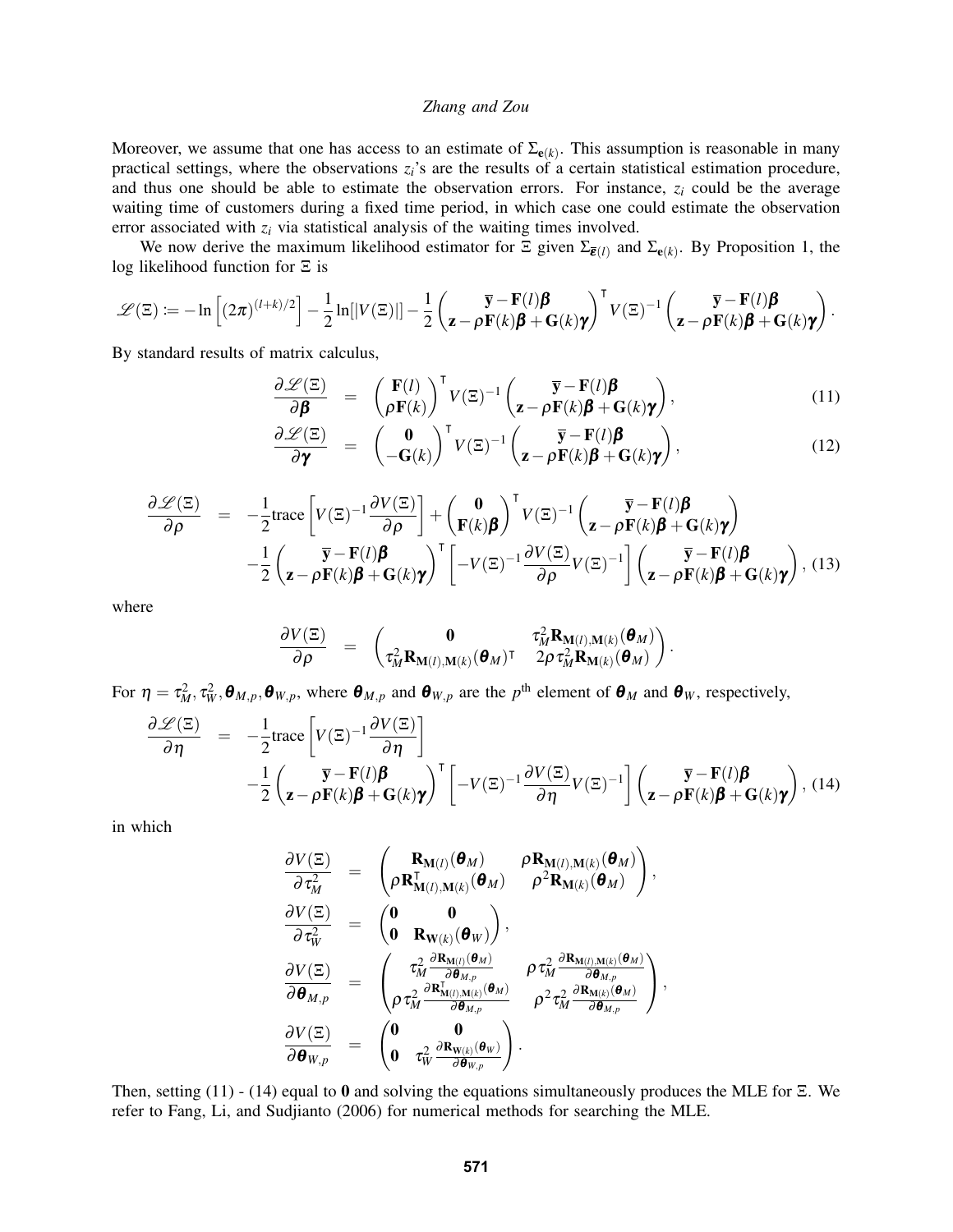# 5 NUMERICAL EXPERIMENTS

Consider an M/G/1 queue with arrival rate 1. Assume that its service time has mean  $x \in (0,1)$  and variance  $\sigma^2$ . Let  $\zeta(x)$  be the steady-state mean waiting time (excluding the service time) of the system. The Pollaczeck-Khinchine formula stipulates that  $\zeta(x) = \frac{x^2 + \sigma^2}{2(1-x)}$  $\frac{x+\sigma^2}{2(1-x)}$ . In our numerical experiments, we attempt to apply the metamodel (4) to fit the above response surface over a large domain for *x* (we use  $x \in [x_L, x_U] = [0.5, 0.95]$ ).

Now suppose that the service time has the Gamma distribution but due to lack of information, we mistakenly decide to model it using the exponential distribution. Namely, we use an M/M/1 queue with arrival rate 1 and mean service time *x* as a simulation model to study the real system, i.e. the M/G/1 queue. It is well-known that the steady-state mean waiting time of the M/M/1 queue is  $\eta(x) = \frac{x^2}{1-x}$ . But in the 1 $\frac{1}{1-x}$  is wen-known that the steady-state from waiting time of the *NHWF* quede is  $\eta(x) = \frac{1}{1-x}$ . But numerical experiments that follow, we act as if  $\eta(x)$  were unknown and estimate it via simulation.

Suppose that observation *z* is the average waiting time of *m* customers of the M/G/1 queue in steady state. Let  $W_h$  denote the waiting time of the  $h<sup>th</sup>$  customer. Then,

$$
\begin{array}{rcl} \n\text{Var}[z] & = & \text{Var}\left[\frac{W_1 + \dots + W_m}{m}\right] = \frac{1}{m} \text{Var}[W_1] + \frac{2}{m} \sum_{h=1}^{m-1} \left(1 - \frac{h}{m}\right) \text{Cov}[W_1, W_{1+h}] \\ \n& & \sim & \frac{1}{m} \left[ \text{Var}[W_1] + \sum_{h=1}^{\infty} \text{Cov}[W_1, W_{1+h}] \right], \n\end{array}
$$

as  $m \to \infty$ , where the summation in the brackets is often called *time average variance constant* (TAVC); see Asmussen and Glynn (2007). To stress its dependence on the mean service time *x*, we let  $H(x)$  to denote the TAVC, i.e.  $Var[z(x)] \sim m^{-1}H(x)$ . We show in the Appendix that

$$
H(x) = \frac{(x^2 + \sigma^2)[x^3(x+2) + x(x^3 - 4x^2 + 5x + 4)\sigma^2 + (2x^2 - 8x + 9)\sigma^4]}{6x^2(1-x)^4}.
$$
 (15)

Note that the following central limit theorem holds:

$$
m^{-1/2}(z-\eta(x)) \Rightarrow \mathcal{N}(0,H(x))
$$

as  $m \to \infty$ ; see Glynn (1994). This suggests that we can generate observations  $(z_i : i = 1, ..., k)$  by generating normal random variables with mean  $\zeta(x_i)$  and variance  $H(x_i)/m$ , rather than conducting steadystate simulation of the M/G/1 queue, which would cost substantially more computation time and introduce non-negligible initialization bias. Moreover, by doing so we can easily control the observation errors by adjusting the value of *m*.

We choose  $k = 6$  and make  $(x_i : i = 1, ..., k)$  evenly spaced, i.e.  $x_1 = 0.5$ ,  $x_2 = 0.59$ ,  $x_3 = 0.68$ ,  $x_4 = 0.77$ ,  $x_5 = 0.86$ , and  $x_6 = 0.95$ . For the design points for running simulation, we choose  $l = 11$  and make  $(x_i : i = 1, ..., l)$  evenly spaced as well, i.e.  $x_7 = 0.545$ ,  $x_8 = 0.635$ ,  $x_9 = 0.725$ ,  $x_{10} = 0.815$ , and  $x_{11} = 0.905$ . At each of the *l* design points, for each simulation replication, we simulate the M/M/1 queue initialized with the steady state and set the run length to be  $10<sup>4</sup>$  customers. For the number of replications *n<sub>i</sub>*, we first set the total number of replications  $N = \sum_{i=1}^{l} n_i$  and then apply the approach in Ankenman, Nelson, and Staum (2010) to determine each *n<sup>i</sup>* , which aims at minimizing the integrated MSE (IMSE) of the predictor  $\hat{\eta}(x)$  relative to  $\eta(x)$ . (This may not be the optimal strategy for allocating simulation efforts in our setting, which should take into account the observations  $z_i$ 's and minimize the IMSE of the predictor  $\hat{\zeta}(x)$  relative to  $\zeta(x)$ . This is part of our on-going research.) Moreover, we choose *m* and *N* such that  $m = 10<sup>4</sup>N$  because we want the simulation errors and the observation errors are about of the same magnitude.

We compare three methods for predicting  $\zeta(x_0)$  for an arbitrary point  $x_0 \in [x_L, x_U]$ .

• Method 1: apply the Gaussian process regression to the real data **z**, i.e.  $z_i = \mathbf{g}(x_i)^T \mathbf{\gamma} + W(x_i) + e(x_i)$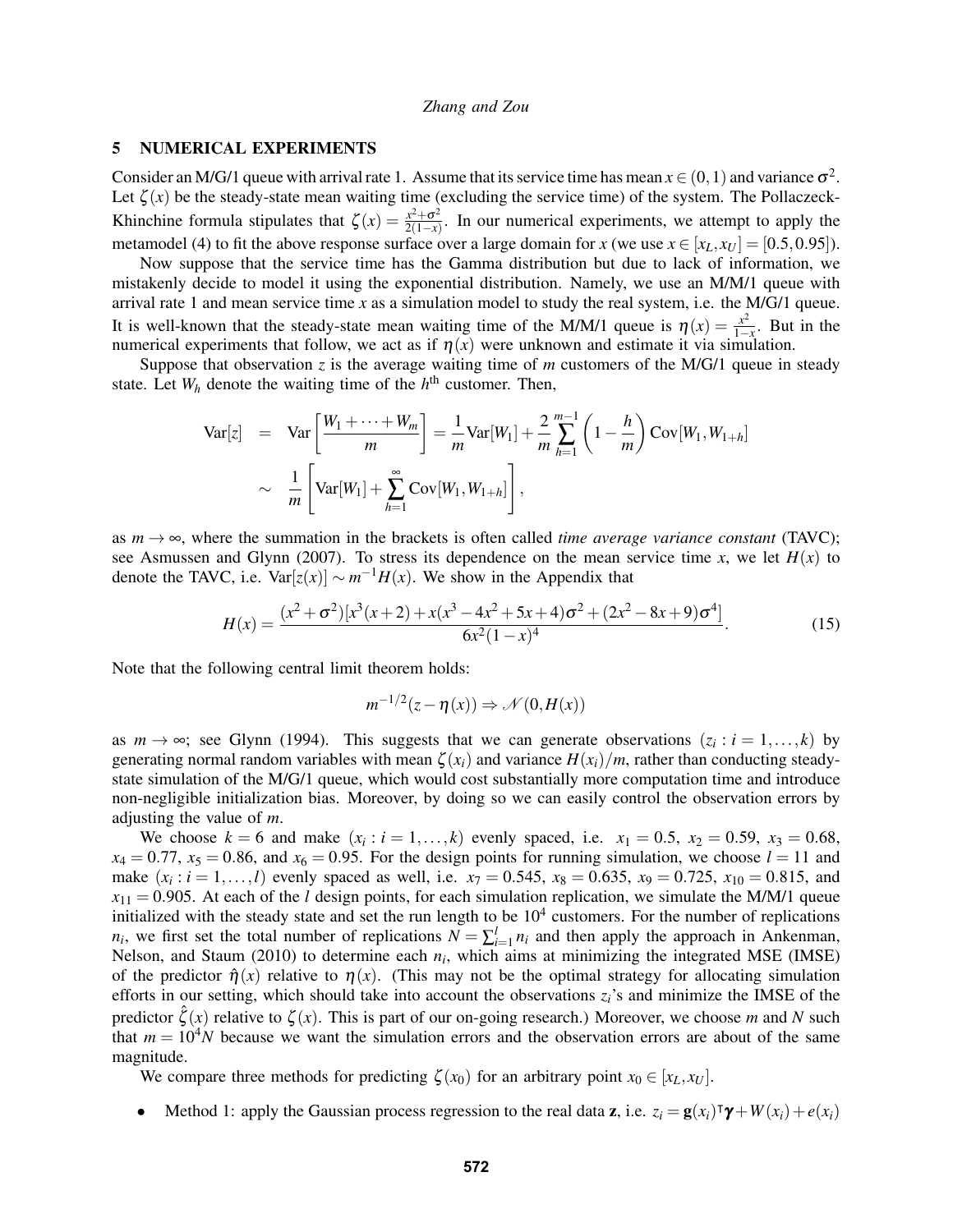- Method 2: apply the stochastic kriging metamodel to the simulation outputs y and use  $\hat{\eta}(x_0)$  as the predictor for  $\zeta(x_0)$
- Method 3: apply the metamodel (4)

In all the three methods, the "trend" functions are taken as constants, i.e.  $f(x) \equiv 1$  and  $g(x) \equiv 1$ ; in addition, the correlation functions in Assumption 2 are

$$
R_M(x-x';\theta_M)=\exp(-\theta_M|x-x'|) \quad \text{and} \quad R_W(x-x';\theta_W)=\exp(-\theta_W|x-x'|).
$$

Clearly, Method 3 uses both the real data and the simulation outputs for prediction, whereas Method 1 uses only the former and Method 2 uses only the latter.

We predict  $\zeta(x_0)$  for  $K = 200$  different values of  $x_0$  that are equally spaced over  $[x_L, x_U]$  using the three methods. For each method, we compute the achieved IMSE, i.e.

$$
\int_{x_L}^{x_U} \left[ \hat{\zeta}(x_0) - \zeta(x_0) \right]^2 dx_0 \approx \frac{x_U - x_L}{K} \sum_{i=1}^{K} \left[ \hat{\zeta}(x_0^{(i)}) - \zeta(x_0^{(i)}) \right]^2,
$$

where the superscript  $(i)$  denotes the  $i<sup>th</sup>$  point at which a prediction is performed.

In light of the observation errors, which are large if  $\bar{x}$  is close to 1 due to the exploding TAVC, the achieved IMSE may have substantial random variability. Hence, we conduct  $T = 2000$  macroreplications of the entire experiment, and compute the average achieved IMSE over the macroreplications, i.e.

$$
\overline{\text{IMSE}} = \frac{1}{T} \sum_{t=1}^{T} \int_{x_L}^{x_U} \left[ \hat{\zeta}_t(x_0) - \zeta(x_0) \right]^2 dx_0,
$$

where the subscript  $t$  denotes the  $t<sup>th</sup>$  macroreplication.

We compare the three methods for two different settings of the M/G/1 queue, one with  $\sigma^2 = 2.5$  and the other with  $\sigma^2 = 1.1$ . Note that the M/G/1 is reduced to the M/M/1 queue if  $\sigma^2 = x^2 < 1$ . Consequently, the model inadequacy of the simulation model is large in the former setting, whereas small in the latter. Moreover, for a given  $\sigma^2$ , we consider two scenarios with different magnitude of observation errors, one with  $m = 10<sup>7</sup>$  and the other with  $m = 10<sup>6</sup>$ . Table 1 gives the estimated IMSE in various settings based on 2000 macrreplications of the numerical experiments, while Figure 1 shows the predicted values from an arbitrary representative macroreplication.

Table 1: Estimated IMSE of predicting  $\zeta(x)$  using the three methods.

|          | $\sigma^2 = 2.5$ |         | $\sigma^2 = 1.1$                                                                              |        |
|----------|------------------|---------|-----------------------------------------------------------------------------------------------|--------|
|          |                  |         | $m = 10^7$ , $N = 1000$ $m = 10^6$ , $N = 100$ $m = 10^7$ , $N = 1000$ $m = 10^6$ , $N = 100$ |        |
| Method 1 | 1.7303           | 2.0053  | 0.6301                                                                                        | 0.5760 |
| Method 2 | 13.4073          | 13.5421 | 0.5457                                                                                        | 0.5928 |
| Method 3 | 0.4573           | 0.9518  | 0.1508                                                                                        | 0.3488 |

There are several findings from the experiments. First, Method 3 clearly performs the best in all the four cases. This is not surprising since it utilizes more data than either of the other two methods. Second, regardless of the magnitude of its model inadequacy, incorporating a simulation model in a prediction procedure can significantly improve the prediction accuracy than simply relying on physical observations of the real system, since the simulation outputs essentially provide additional information on the structure of the unknown response surface. Third, the magnitude of observation errors has a considerable impact on the prediction accuracy of our method. For instance, in the case where  $\sigma = 1.1$  and  $m = 10^6$ , namely when the magnitude of observation errors is large and the model inadequacy is small, the prediction accuracy of the three methods are comparable with one another.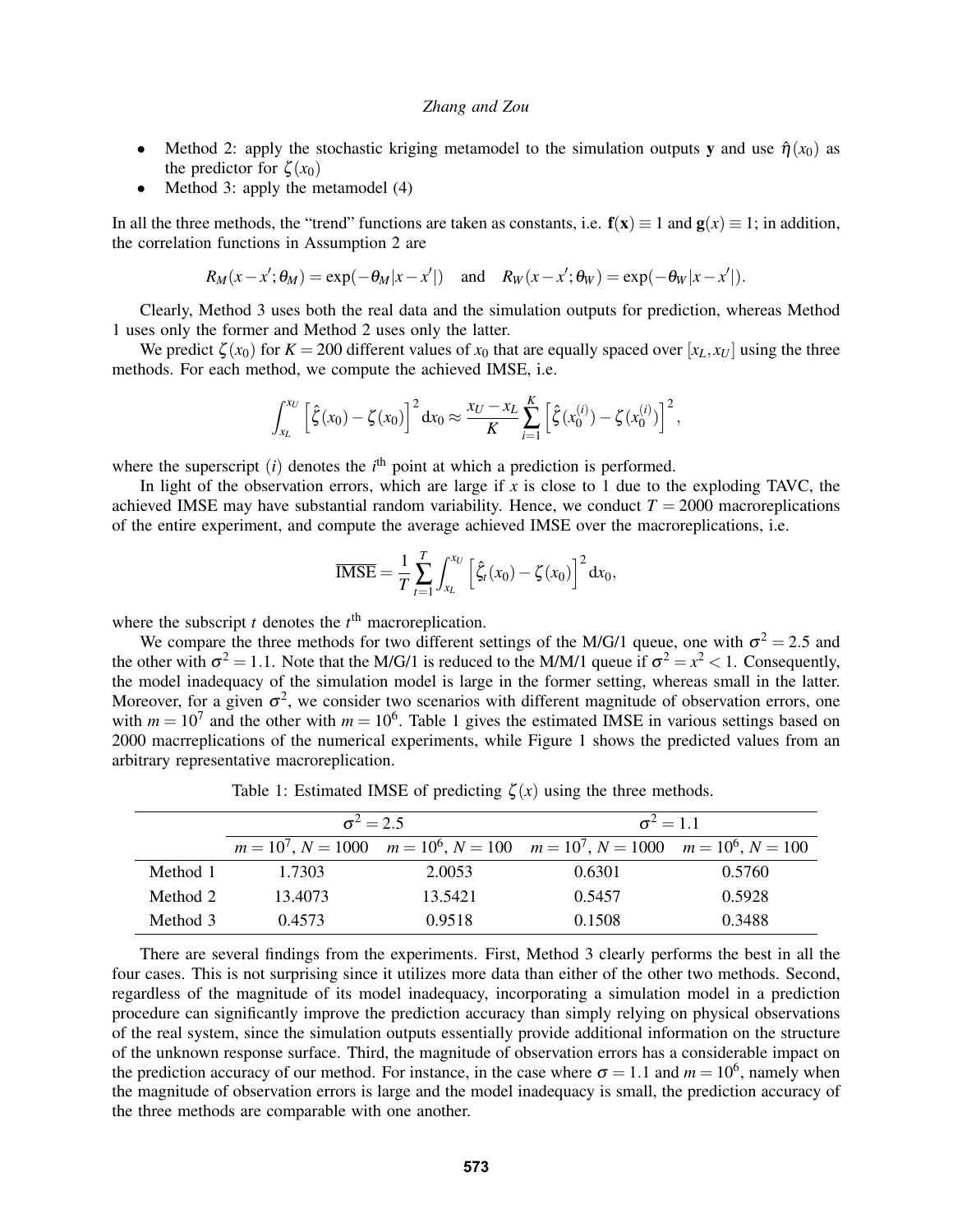



Figure 1: Predicted values of  $\zeta(x)$  using the three methods.

# 6 CONCLUDING REMARKS

We have introduced a new simulation metamodel to simultaneously characterize both the response surface of a simulation model and its model inadequacy relative to the real system. This new metamodel extends the popular stochastic kriging metamodel by utilizing both simulation outputs and real data to predict the performance of the real system. The preliminary numerical experiments show that the new metamodel is promising and provides more accurate predictions. However, there are several important questions that are yet not addressed in this paper. For instance, given observations of the real system at locations  $(\mathbf{x}_i : i = 1, \ldots, k)$ , how should one select design points  $(\mathbf{x}_i : i = 1, \ldots, l)$  at which simulation is run? Is it always a good choice to include  $(x_i : i = 1, ..., k)$  in the design points for simulation? Given a group of design points for simulation, how many replications should be run at each point? We leave the investigation of these issues for future research.

# ACKNOWLEDGMENTS

The research is partially supported by the Hong Kong Research Grants Council under General Research Fund Project No. 624112.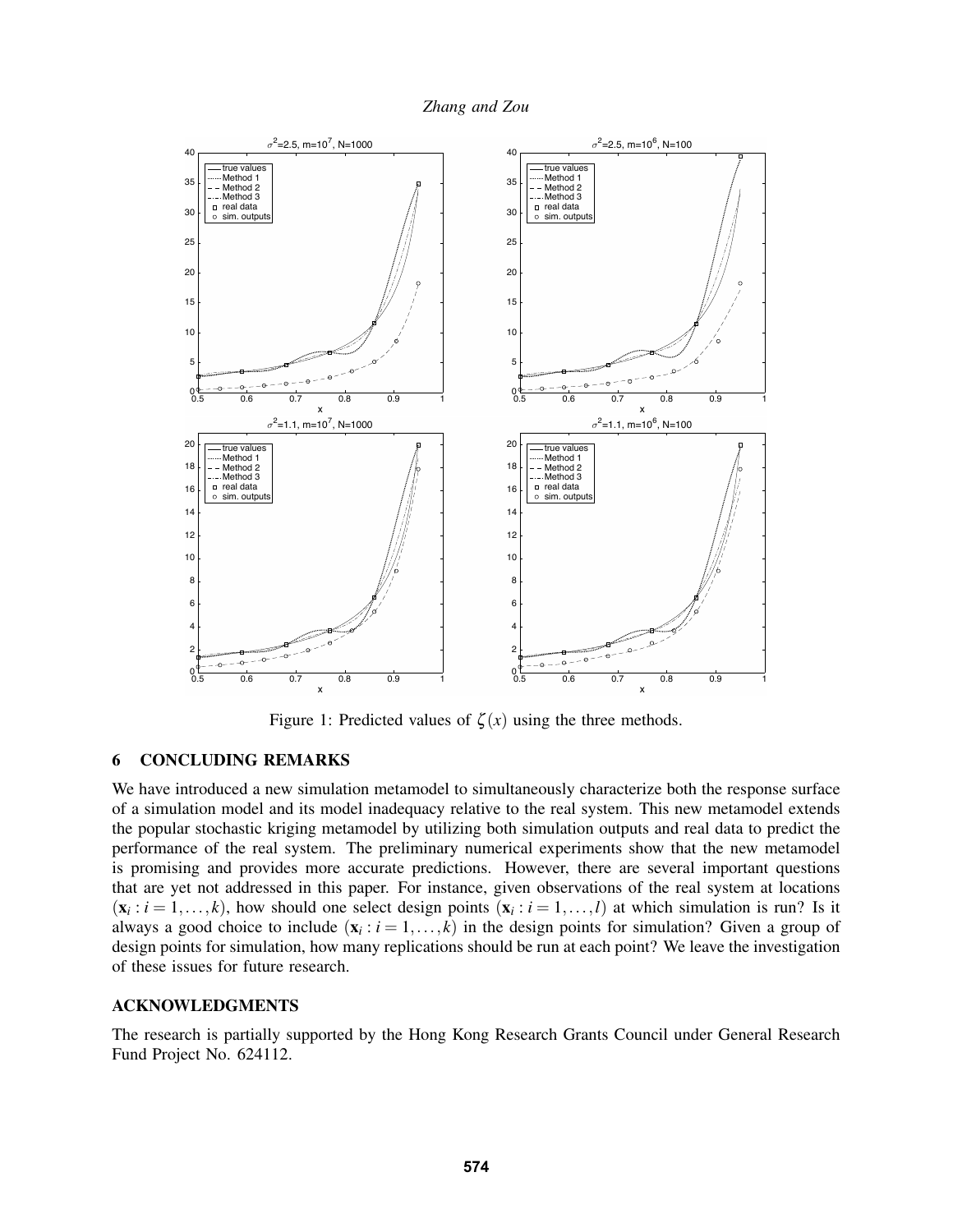#### A PROOF OF THEOREM 1

Consider the linear predictor (6) of  $\zeta(\mathbf{x}_0)$ 

$$
\hat{\zeta}(\mathbf{x}_0) = a + \mathbf{b}^\mathsf{T} \overline{\mathbf{y}} + \mathbf{c}^\mathsf{T} \mathbf{z},
$$

where we have suppressed the dependence of  $a$ ,  $b$ , and  $c$  on  $x_0$  for notational simplicity. We first calculate its MSE. To that end, note that by (4),

$$
\zeta(\mathbf{x}_0) - (a + \mathbf{b}^\mathsf{T}\overline{\mathbf{y}} + \mathbf{c}^\mathsf{T}\mathbf{z}) = \rho \left[ \mathbf{f}(\mathbf{x}_0)^\mathsf{T} \boldsymbol{\beta} + M(\mathbf{x}_0) \right] + \mathbf{g}(\mathbf{x}_0)^\mathsf{T} \boldsymbol{\gamma} + W(\mathbf{x}_0) - [a + \mathbf{b}^\mathsf{T}\overline{\mathbf{y}} + \mathbf{c}^\mathsf{T}\mathbf{z}] \n= \underbrace{[\rho \mathbf{f}(\mathbf{x}_0)^\mathsf{T} \boldsymbol{\beta} + \mathbf{g}(\mathbf{x}_0)^\mathsf{T} \boldsymbol{\gamma} - a - \mathbf{b}^\mathsf{T} \mathbf{F}(l) \boldsymbol{\beta} - \mathbf{c}^\mathsf{T} \mathbf{G}(k) \boldsymbol{\gamma} - \rho \mathbf{c}^\mathsf{T} \mathbf{F}(k) \boldsymbol{\beta}]}_{:=I_1} \n+ \underbrace{[\rho M(\mathbf{x}_0) - \mathbf{b}^\mathsf{T}\overline{\mathbf{y}} + \mathbf{b}^\mathsf{T} \mathbf{F}(l) \boldsymbol{\beta}] + [\underline{W}(\mathbf{x}_0) - \mathbf{c}^\mathsf{T}\mathbf{z} + \mathbf{c}^\mathsf{T} \mathbf{G}(k) \boldsymbol{\gamma} + \rho \mathbf{c}^\mathsf{T} \mathbf{F}(k) \boldsymbol{\beta}]}_{:=I_3}.
$$

Hence,

$$
\mathbb{E}\left[\left[\zeta(\mathbf{x}_0) - (a + \mathbf{b}^\mathsf{T}\overline{\mathbf{y}} + \mathbf{c}^\mathsf{T}\mathbf{z})\right]^2\right] = \sum_{i=1}^3 \mathbb{E}[I_i^2] + 2 \sum_{1 \le i < j \le 3} \mathbb{E}[I_i I_j] \tag{16}
$$

By  $(2)$  and  $(5)$ , we can write

$$
\overline{\mathbf{y}} = \mathbf{F}(l)\boldsymbol{\beta} + \mathbf{M}(l) + \overline{\boldsymbol{\epsilon}}.
$$

Hence,

$$
\mathbb{E}[I_2^2] = \mathbb{E}\left[ [\rho M(\mathbf{x}_0) - \mathbf{b}^\mathsf{T} (\mathbf{M}(l) + \overline{\boldsymbol{\varepsilon}}(l))]^2 \right]
$$
  
\n
$$
= \rho^2 \Sigma_M(\mathbf{x}_0, \mathbf{x}_0) + \mathbf{b}^\mathsf{T} [\Sigma_{\mathbf{M}(l)} + \Sigma_{\overline{\boldsymbol{\varepsilon}}(l)}] \mathbf{b} - 2\rho \mathbf{b}^\mathsf{T} \Sigma_{\mathbf{M}(l)}(\mathbf{x}_0, \cdot),
$$
\n(17)

since  $M(\cdot)$  and  $\varepsilon(\cdot)$  are independent. In the same vein,

$$
\mathbb{E}[I_3^2] = \mathbb{E}\left[ [W(\mathbf{x}_0) - \mathbf{c}^\mathsf{T}(\rho \mathbf{M}(k) + \mathbf{W}(k) + \mathbf{e})]^2 \right]
$$
  
\n
$$
= \Sigma_W(\mathbf{x}_0, \mathbf{x}_0) + \mathbf{c}^\mathsf{T}[\rho^2 \Sigma_{\mathbf{M}(k)} + \Sigma_{\mathbf{W}(k)} + \Sigma_{\mathbf{e}(k)}] \mathbf{c} - 2\mathbf{c}^\mathsf{T} \Sigma_{\mathbf{W}(k)}(\mathbf{x}_0, \cdot). \tag{18}
$$

Moreover,

$$
\mathbb{E}[I_2I_3] = \mathbb{E}[(\rho M(\mathbf{x}_0) - \mathbf{b}^\mathsf{T}(\mathbf{M}(l) + \overline{\boldsymbol{\varepsilon}}(l)))(W(\mathbf{x}_0) - \mathbf{c}^\mathsf{T}(\rho \mathbf{M}(k) + \mathbf{W}(k) + \mathbf{e}(k)))] \n= \mathbb{E}[(\rho M(\mathbf{x}_0) - \mathbf{b}^\mathsf{T}\mathbf{M}(l))(-\rho \mathbf{c}^\mathsf{T}\mathbf{M}(k))] \n= -\rho^2 \mathbf{c}^\mathsf{T} \Sigma_{\mathbf{M}(k)}(\mathbf{x}_0, \cdot) + \rho \mathbf{b}^\mathsf{T} \Sigma_{\mathbf{M}(l), \mathbf{M}(k)} \mathbf{c}.
$$
\n(19)

In addition, note that  $\mathbb{E}[I_2] = \mathbb{E}[I_3] = 0$  and that  $I_1$  is deterministic, so  $\mathbb{E}[I_1I_2] = \mathbb{E}[I_1I_3] = 0$ . It then follows from (16) - (19) that the MSE of the linear predictor (6) is a quadratic function in  $(a, \mathbf{b}, \mathbf{c})$ . Let  $h(a, \mathbf{b}, \mathbf{c})$ denote such a function, i.e.  $h(a, b, c)$  is the left hand side of (16). To minimize  $h(a, b, c)$ , note that

$$
\frac{\partial h}{\partial \mathbf{b}} = 2[\Sigma_{\mathbf{M}(l)} + \Sigma_{\overline{\boldsymbol{\varepsilon}}(l)}] \mathbf{b} + 2\rho \Sigma_{\mathbf{M}(l),\mathbf{M}(k)} \mathbf{c} - 2\rho \Sigma_{\mathbf{M}(l)}(\mathbf{x}_0, \cdot), \n\frac{\partial h}{\partial \mathbf{c}} = 2\rho \Sigma_{\mathbf{M}(l),\mathbf{M}(k)}^{\mathsf{T}} \mathbf{b} + 2[\rho^2 \Sigma_{\mathbf{M}(k)} + \Sigma_{\mathbf{W}(k)} + \Sigma_{\mathbf{c}(k)}] \mathbf{c} - 2\rho^2 \Sigma_{\mathbf{M}(k)}(\mathbf{x}_0, \cdot) - 2\Sigma_{\mathbf{W}}(k)(\mathbf{x}_0, \cdot).
$$

Setting  $\frac{\partial h}{\partial \mathbf{b}} = \frac{\partial h}{\partial \mathbf{c}} = \mathbf{0}$  yields

$$
\begin{pmatrix} \Sigma_{\mathbf{M}(l)} + \Sigma_{\overline{\boldsymbol{\epsilon}}(l)} & \rho \Sigma_{\mathbf{M}(l),\mathbf{M}(k)} & \\ \rho \Sigma_{\mathbf{M}(l),\mathbf{M}(k)}^{\mathsf{T}} & \rho^2 \Sigma_{\mathbf{M}(k)} + \Sigma_{\mathbf{W}(k)} + \Sigma_{\mathbf{e}(k)} \end{pmatrix} \begin{pmatrix} \mathbf{b}_* \\ \mathbf{c}_* \end{pmatrix} = \begin{pmatrix} \rho \Sigma_{\mathbf{M}(l)}(\mathbf{x}_0,\cdot) \\ \rho^2 \Sigma_{\mathbf{M}(k)}(\mathbf{x}_0,\cdot) + \Sigma_{\mathbf{W}(k)}(\mathbf{x}_0,\cdot) \end{pmatrix},
$$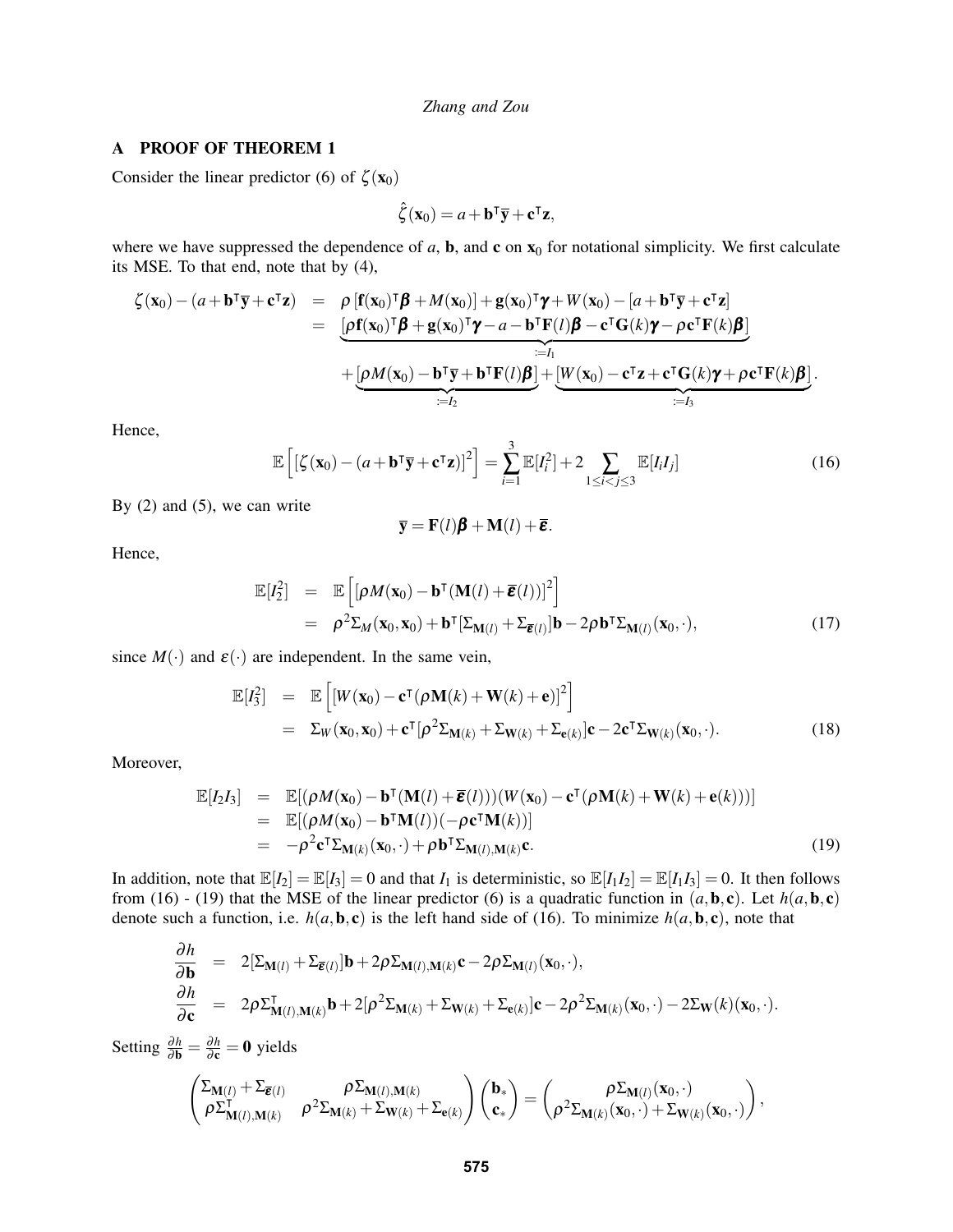where  $(\mathbf{b}_*, \mathbf{c}_*)$  denotes the optimal value. So

$$
\begin{pmatrix} \mathbf{b}_{*} \\ \mathbf{c}_{*} \end{pmatrix} = \begin{pmatrix} \Sigma_{\mathbf{M}(l)} + \Sigma_{\overline{\mathbf{\varepsilon}}(l)} & \rho \Sigma_{\mathbf{M}(l), \mathbf{M}(k)} \\ \rho \Sigma_{\mathbf{M}(l), \mathbf{M}(k)}^{\mathsf{T}} & \rho^{2} \Sigma_{\mathbf{M}(k)} + \Sigma_{\mathbf{W}(k)} + \Sigma_{\mathbf{e}(k)} \end{pmatrix}^{-1} \begin{pmatrix} \rho \Sigma_{\mathbf{M}(l)}(\mathbf{x}_{0}, \cdot) \\ \rho^{2} \Sigma_{\mathbf{M}(k)}(\mathbf{x}_{0}, \cdot) + \Sigma_{\mathbf{W}(k)}(\mathbf{x}_{0}, \cdot) \end{pmatrix} = \mathbf{V}^{-1} \mathbf{C}.
$$
 (20)

Setting  $\frac{\partial h}{\partial a} = 0$  yields

$$
a_* = \rho \mathbf{f}(\mathbf{x}_0)^\mathsf{T} \boldsymbol{\beta} + \mathbf{g}(\mathbf{x}_0)^\mathsf{T} \boldsymbol{\gamma} - \mathbf{b}_*^\mathsf{T} \mathbf{F}(l) \boldsymbol{\beta} - \mathbf{c}_*^\mathsf{T} \mathbf{G}(k) \boldsymbol{\gamma} - \rho \mathbf{c}_*^\mathsf{T} \mathbf{F}(k) \boldsymbol{\beta}.
$$
 (21)

Therefore, the MSE-optimal predictor  $\hat{\zeta}(\mathbf{x}_0)$  is

$$
a_* + \mathbf{b}_*^{\mathsf{T}} \overline{\mathbf{y}} + \mathbf{c}^{\mathsf{T}} \mathbf{z} = \rho \mathbf{f}(\mathbf{x}_0)^{\mathsf{T}} \boldsymbol{\beta} + \mathbf{g}(\mathbf{x}_0)^{\mathsf{T}} \boldsymbol{\gamma} + \begin{pmatrix} \mathbf{b}_* \\ \mathbf{c}_* \end{pmatrix}^{\mathsf{T}} \left[ \begin{pmatrix} \overline{\mathbf{y}} \\ \mathbf{z} \end{pmatrix} - \begin{pmatrix} \mathbf{F}(l) & \mathbf{0} \\ \rho \mathbf{F}(k) & \mathbf{G}(k) \end{pmatrix} \begin{pmatrix} \boldsymbol{\beta} \\ \boldsymbol{\gamma} \end{pmatrix} \right],
$$

proving (7).

The unbiasedness of the linear predictor follows immediately from (16) and (21), because

$$
\mathbb{E}[\zeta(\mathbf{x}_0) - (a_* + \mathbf{b}_*^T \overline{\mathbf{y}} + \mathbf{c}_*^T \mathbf{z})] = \rho \mathbf{f}(\mathbf{x}_0)^T \boldsymbol{\beta} + \mathbf{g}(\mathbf{x}_0)^T \boldsymbol{\gamma} - a_* - \mathbf{b}_*^T \mathbf{F}(l) \boldsymbol{\beta} - \mathbf{c}_*^T \mathbf{G}(k) \boldsymbol{\gamma} - \rho \mathbf{c}_*^T \mathbf{F}(k) \boldsymbol{\beta} = 0.
$$
  
Finally, by direct substitution, the optimal MSE is

Finally, by direct substitution, the optimal MSE is

$$
\mathbb{E}[\zeta(\mathbf{x}_0) - (a_* + \mathbf{b}_*^{\mathsf{T}} \overline{\mathbf{y}} + \mathbf{c}_*^{\mathsf{T}} \mathbf{z})] \n= \mathbb{E}[I_2^2] + \mathbb{E}[I_3^2] + 2\mathbb{E}[I_2 I_3] \n= \rho^2 \Sigma_M(\mathbf{x}_0, \mathbf{x}_0) + \Sigma_W(\mathbf{x}_0, \mathbf{x}_0) + \mathbf{b}_*^{\mathsf{T}}[\Sigma_{\mathbf{M}(l)} + \Sigma_{\overline{\epsilon}(l)}]^{-1} \mathbf{b}_* + \mathbf{c}_*^{\mathsf{T}}[\rho^2 \Sigma_{\mathbf{M}(k)} + \Sigma_{\mathbf{W}(k)} + \Sigma_{\mathbf{e}(k)}] \mathbf{c}_* \n+ 2\rho \mathbf{b}_*^{\mathsf{T}} \Sigma_{\mathbf{M}(l), \mathbf{M}(k)} \mathbf{c}_* - 2\rho \mathbf{b}_* \Sigma_{\mathbf{M}(l)}(\mathbf{x}_0, \cdot) - 2\rho^2 \mathbf{c}_*^{\mathsf{T}} \Sigma_{\mathbf{M}(k)}(\mathbf{x}_0, \cdot) - 2\mathbf{c}_*^{\mathsf{T}} \Sigma_{\mathbf{W}(k)}(\mathbf{x}_0, \cdot) \n= \rho^2 \Sigma_M(\mathbf{x}_0, \mathbf{x}_0) + \Sigma_W(\mathbf{x}_0, \mathbf{x}_0) - \mathbf{C}^{-1} \mathbf{V} \mathbf{C},
$$

where the last equality follows from  $(20)$ .

#### B PROOF OF PROPOSITION 1

The multivariate normality of  $(\bar{y}^{\dagger}, z^{\dagger})$  is a direct result of the Gaussian assumptions on both the random fields (i.e.  $M(\cdot)$  and  $W(\cdot)$ ) and the noises (i.e.  $\varepsilon(\cdot)$  and  $e(\cdot)$ ). The mean of  $(\overline{\mathbf{y}}^{\intercal}, \mathbf{z}^{\intercal})$  is also straightforward to calculate. We therefore focus on calculating its covariance matrix.

The calculation of the covariance matrix of  $\bar{y}$  follows the approach in the electronic companion of Ankenman, Nelson, and Staum (2010) but we include it in order that the proof be self-contained. Note that

$$
Cov[y_j(\mathbf{x}_i), y_{j'}(\mathbf{x}_{i'})] = Cov[M(\mathbf{x}_i) + \varepsilon_j(\mathbf{x}_i), M(\mathbf{x}_{i'}) + \varepsilon_{j'}(\mathbf{x}_{i'})] = \begin{cases} \tau_M^2 + V_{\varepsilon}(\mathbf{x}_i), & i = i', j = j'; \\ \tau_M^2, & i = i', j \neq j'; \\ \tau_M^2 R_M(\mathbf{x}_i - \mathbf{x}_{i'}; \boldsymbol{\theta}_M), & i \neq i'. \end{cases}
$$

Since  $\varepsilon_j(\mathbf{x}_i)$ 's are mutually independent for all *i* and *j*, it is easy to see that

$$
Cov[\bar{y}(\mathbf{x}_i), \bar{y}(\mathbf{x}_{i'})] = \begin{cases} \tau_M^2 + V_{\varepsilon}(\mathbf{x}_i)/n_i, & i = i';\\ \tau_M^2 R_M(\mathbf{x}_i - \mathbf{x}_{i'}; \boldsymbol{\theta}_M), & i \neq i'. \end{cases}
$$

The mutual independence among  $M(\cdot)$ ,  $W(\cdot)$ ,  $\varepsilon(\cdot)$ , and  $e(\cdot)$  implies that

$$
Cov[\bar{y}(\mathbf{x}_i),z_{i'}] = Cov[M(\mathbf{x}_i) + \bar{\epsilon}(\mathbf{x}_i),\rho M(\mathbf{x}_{i'}) + W(\mathbf{x}_{i'}) + e(\mathbf{x}_{i'})] = \rho \tau_M^2 R_M(\mathbf{x}_i - \mathbf{x}_{i'};\boldsymbol{\theta}_M),
$$

and

$$
Cov[z_i, z_{i'}] = Cov[\rho M(\mathbf{x}_i) + W(\mathbf{x}_i) + e(\mathbf{x}_i), \rho M(\mathbf{x}_{i'}) + W(\mathbf{x}_{i'}) + e(\mathbf{x}_{i'})]
$$
  
= 
$$
\begin{cases} \rho^2 \tau_M^2 + \tau_W^2 + V_e(\mathbf{x}_i), & i = i'; \\ \rho^2 \tau_M^2 R_M(\mathbf{x}_i - \mathbf{x}_{i'}; \boldsymbol{\theta}_M) + \tau_W^2 R_W(\mathbf{x}_i - \mathbf{x}_{i'}; \boldsymbol{\theta}_W), & i \neq i'. \end{cases}
$$

Hence, the covariance matrix of  $(\bar{y}^{\dagger}, z^{\dagger})$  is indeed given by (10).